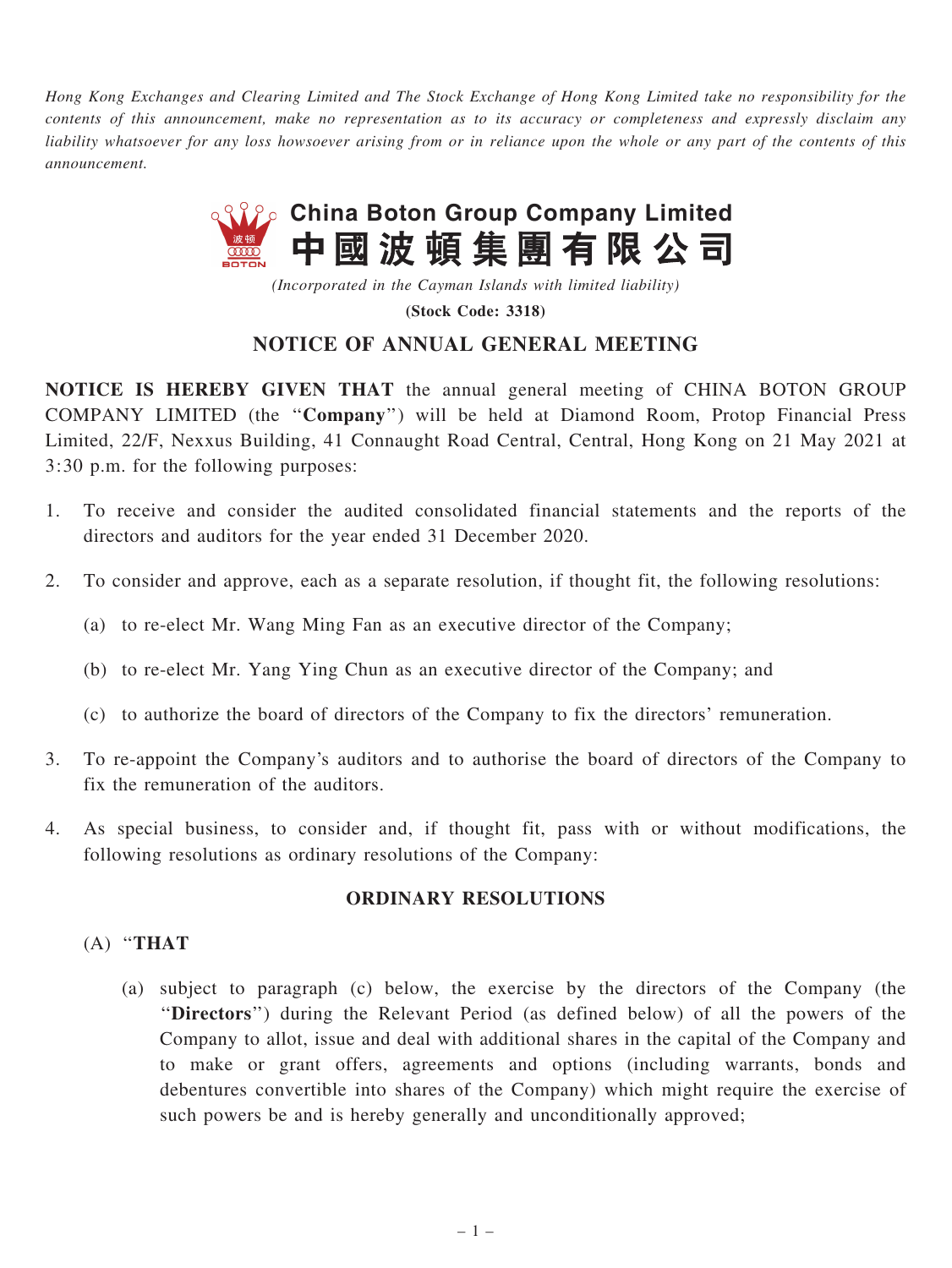- (b) the approval in paragraph (a) above shall be in addition to any other authorization given to the Directors and shall authorize the Directors during the Relevant Period to make or grant offers, agreements and options which (including warrants, bonds and debentures convertible into shares of the Company) would or might require the exercise of such powers after the end of the Relevant Period;
- (c) the aggregate nominal amount of share capital allotted or agreed conditionally or unconditionally to be allotted (whether pursuant to an option or otherwise) by the Directors pursuant to the approval in paragraphs (a) and (b), otherwise than pursuant to (i) a Rights Issue (as defined below); (ii) an issue of shares under any options granted under the share option schemes adopted by the Company; (iii) an issue of shares upon the exercise of subscription rights attached to the warrants which might be issued by the Company; (iv) an issue of shares in lieu of the whole or part of a dividend pursuant to any scrip dividend scheme or similar arrangement in accordance with the articles of association of the Company; and (v) any adjustment, after the date of grant or issue of any options, rights to subscribe for other securities referred to in (ii) and (iii) above, in the price at which shares in the Company shall be subscribed, and/or in the number of shares in the Company which shall be subscribed, on exercise of relevant rights under such options, warrants or other securities, such adjustment being made in accordance with, or as contemplated by, the terms of such options, rights to subscribe for other securities, shall not exceed 20% of the aggregate nominal amount of the share capital of the Company in issue as at the time of passing this resolution; and
- (d) for the purposes of this Resolution:

"Relevant Period" means the period from the passing of this Resolution until whichever is the earlier of:

- (i) the conclusion of the next annual general meeting of the Company;
- (ii) the expiration of the period within which the next annual general meeting of the Company is required by the articles of association of the Company or any applicable law to be held; and
- (iii) the date of which the authority set out in this Resolution is revoked or varied by an ordinary resolution of the shareholders of the Company in general meeting.

"Rights Issue" means an offer of shares or other securities of the Company open for a period fixed by the Directors to holders of shares of the Company or any class thereof on the register on a fixed record date in proportion to their then holdings of such shares or class thereof (subject to such exclusion or other arrangements as the Directors may deem necessary or expedient in relation to fractional entitlements or having regard to any restrictions or obligations under the laws of, or the requirements of any recognized regulatory body or any stock exchange in, any territory outside the Hong Kong Special Administrative Region of the People's Republic of China).''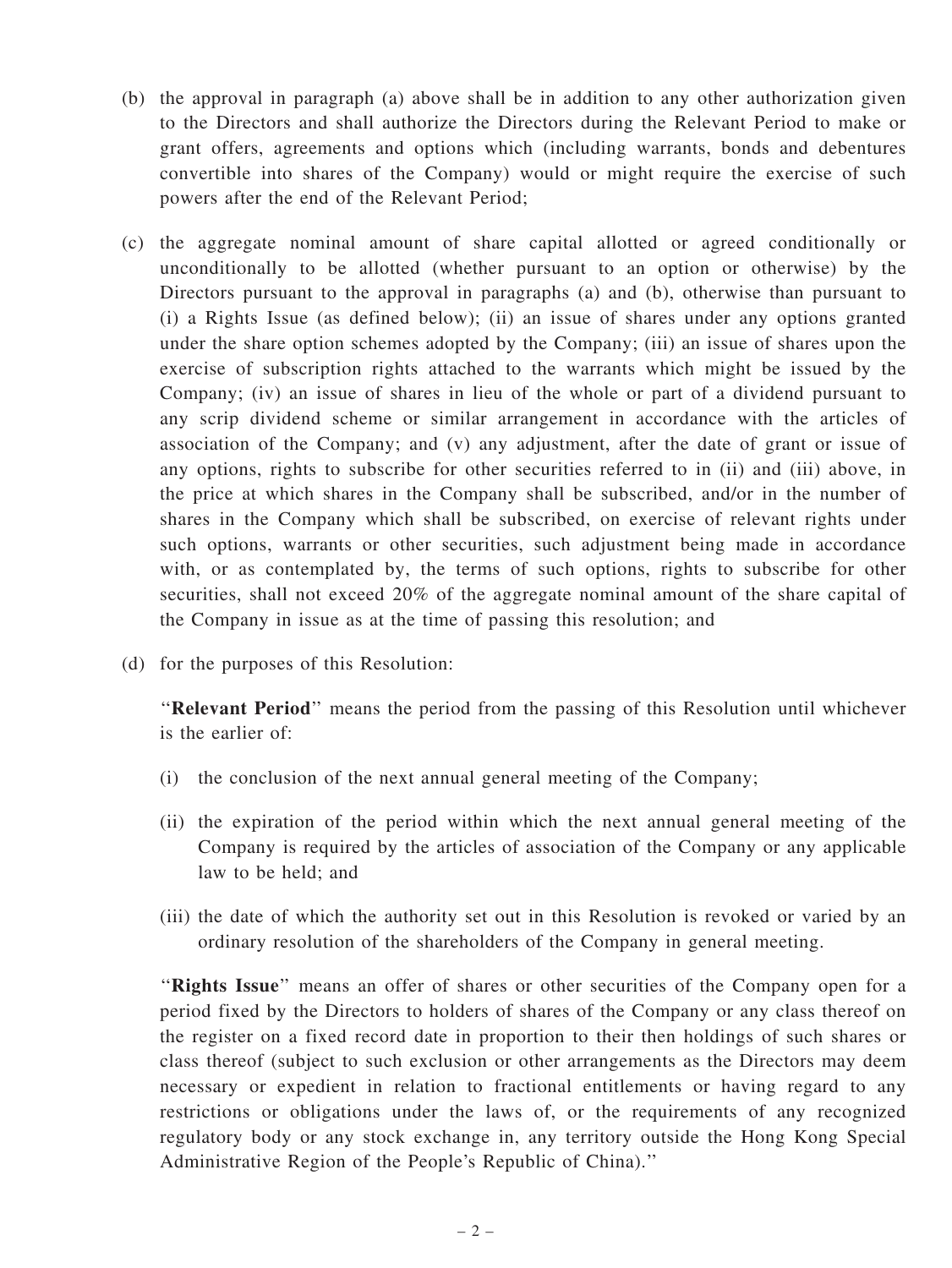# (B) ''THAT

- (a) subject to paragraph (b) of this Resolution, the exercise by the Directors during the Relevant Period (as defined below) of all powers of the Company to repurchase shares of the Company, subject to and in accordance with all applicable laws and requirements, be and is hereby generally and unconditionally approved;
- (b) the aggregate nominal amount of the shares of the Company which may be purchased pursuant to the approval in paragraph (a) of this Resolution shall not exceed 10% of the aggregate nominal amount of the share capital of the Company as at the date of passing of this Resolution and the said approval shall be limited accordingly; and
- (c) for the purposes of this Resolution:

''Relevant Period'' means the period from the passing of this Resolution until whichever is the earlier of:

- (i) the conclusion of the next annual general meeting of the Company;
- (ii) the expiration of the period within which the next annual general meeting of the Company is required by the articles of association of the Company or any applicable law to be held; and
- (iii) the date which the authority set out in this Resolution is revoked or varied by an ordinary resolution of the shareholders of the Company in general meeting.''
- (C) ''THAT conditional upon Resolutions 4(A) and 4(B) set out above being passed, the aggregate nominal amount of the shares of the Company which are repurchased by the Company under the authority granted to the Directors as mentioned in Resolution 4(B) above shall be added to the aggregate nominal amount of the share capital of the Company that may be allotted or agreed conditionally or unconditionally to be allotted by the Directors pursuant to the Resolution 4(A) above provided that such amount shall not exceed 10% of the aggregate nominal amount of the share capital of the Company in issue at the date of passing of this Resolution.''

By Order of the Board China Boton Group Company Limited Wang Ming Fan Chairman

Hong Kong, 20 April 2021